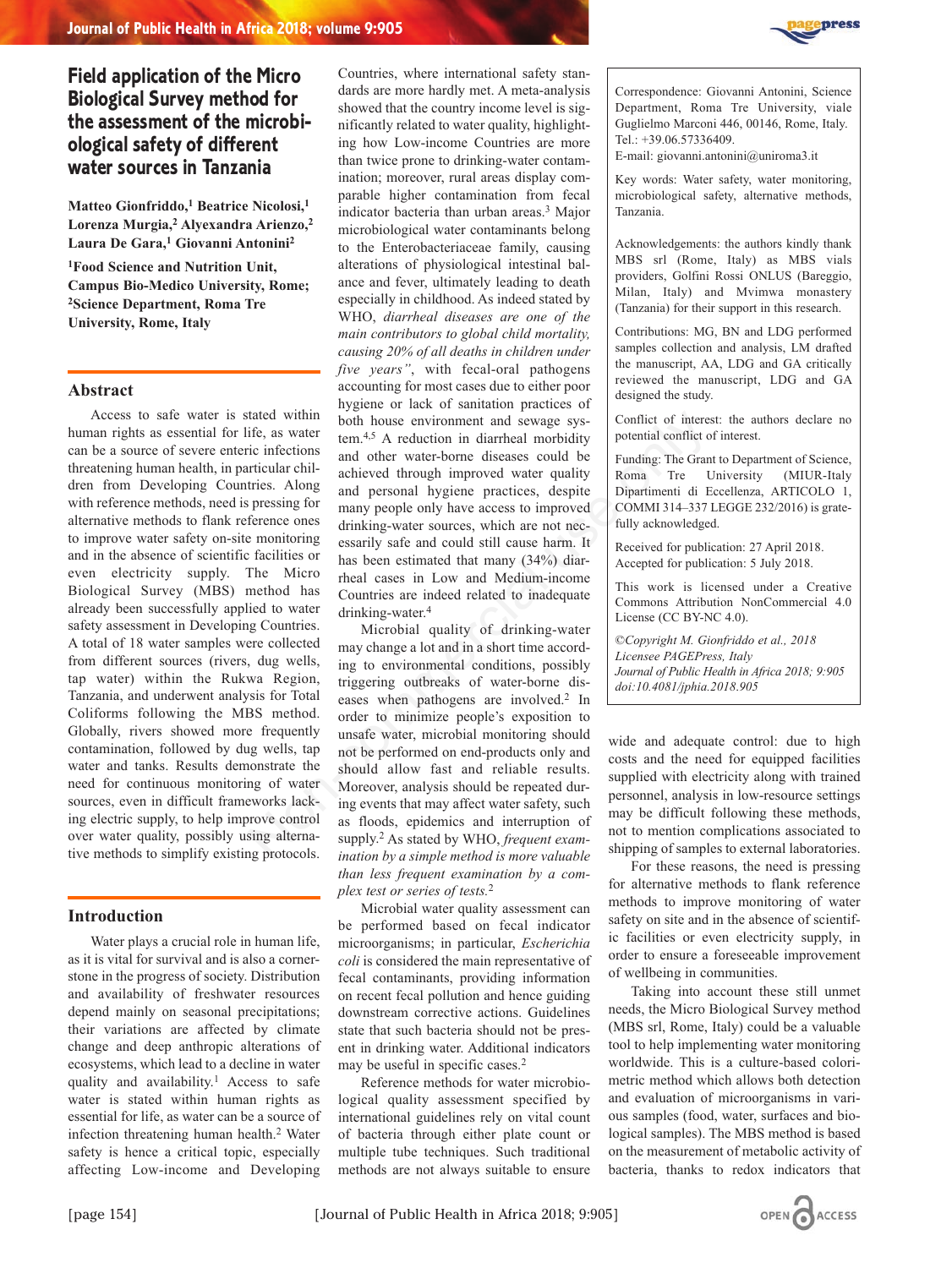

change color following bacterial growth in the medium. Viable bacterial concentration in the sample can be estimated using specific tables that correlate this parameter with time required for color change of vials following inverse correlation: the higher the bacterial load in samples, the shorter the time required for color change; this means highly contaminated samples yield results in a shorter time, ensuring fast intervention in the most severe situations. The MBS method has already been successfully applied to water safety assessment even in Developing Countries;<sup>6-8</sup> among its features, cost-effectiveness, user-friendliness and portability play a key role in simplifying microbiological analysis, making it feasible in low-resource settings, while maintaining high accuracy, reproducibility and repeatability,<sup>9</sup> thanks to straightforward analytical procedure and reduced labor.

Tanzania is a Country located in East Africa still having extensive geographic areas where the recent and ongoing economic development has not benefitted significantly all social groups, with poverty and hunger still posing a crucial issue. Conditions in rural and urban areas differ in terms of both access to safe water and sanitation.

Urban areas can rely on more than 30% safely managed drinking-water and more than 40% on basic service, while no such estimate is available in rural areas, in which use of surface water accounts for almost 20% of cases. A national estimate shows that half of drinking-water is available with basic service, even though almost 40% of water should be considered unsafe. Sanitation also shows some flaws in that on a national scale a basic service only accounts for 24%, while more than 50% of cases show unimproved sanitation; open defecation is still carried out especially in rural areas, where it accounts for 16% of cases. Nevertheless, both basic drinking water and sanitation services displayed an improvement from 2000 to 2015,<sup>10</sup> though not reaching 2015 Millennium Development Goal to improve access to safe water.<sup>11,12</sup>

In addition, it was reported that up to 30% of bacteria recovered from water sources in Tanzania displayed resistance against first-line antibiotics (ampicillin, tetracycline, trimethoprim, sulfamethoxazole and streptomycin), meaning not only people, but also livestock may be exposed to multi-resistant microorganisms, with no effective treatment options possibly available in this framework. Therefore, extensive monitoring of water sources should be performed, even in remote areas, to reduce the propagation of both pathogens and

The aim of this study was to further investigate the performance of MBS method in a particularly difficult framework and confirm the feasibility of field application of the method for on-site evaluation of water microbiological safety.

Total coliforms concentration was the microbiological parameter considered in this work, as it is one of the main parameters referred to in international guidelines to assess safety of water samples. Fecal coliforms are indeed considered indicators of fecal contamination, reflecting harmful contamination upstream.2,14

# **Materials and Methods**

#### **Study area**

The Rukwa Region is one of the 31 administrative Regions of Tanzania; it is located in the Southwest of the Country, between Ruwa and Tanganika lakes. The Region is divided in four Districts; the Mvimwa Abbey, a Benedictine monastic community founded at the end of the seventies, is located in Nkasi District. The plateau (1600 m above sea level) enjoys favorable climatic conditions, with availability of abundant water and good soil fertility. This area is characterized by two seasons, a dry season from May to October and a rainy season from November to April, with mean annual maximum temperature being 24°C and 27°C respectively and minimum temperatures not lower than 5-8°C (as retrieved from *www.rukwa.go.tz* and monks' personal communication). The area is in the Southern Agricultural Growth Corridor of Tanzania (see *www.sagcot.com*). In the plateau is located a Benedictine Abbey around which 10 villages have developed, displaying a population of about 20,000 inhabitants. Each village is governed by a chief, elected for a 4-year term by the inhabitants, who manages the ordinary life of the village. duced labor. **Study area** 7 samples ca<br>
located in East The Rukwa Region is one of the 31 vells, 3 from<br>
sive geographic administrative Regions of Tanzania; it is ferent distance<br>
are geographic administrative Regions of

Despite the favorable pedo-climatic conditions, the area is one of the poorest of the Country, as in the whole Rukwa Region only one of the 10 villages (Kate) has electricity. The Abbey itself use the electricity autonomously produced by a biogas generator, which allows the monks to have electricity for 5-6 hours a day. In the villages, very few buildings (the Abbey, dispensaries and few schools) are provided with running water. The whole population takes water from wells and public cisterns and, in some cases, from sources or streams. The containers used for collecting water commonly are 20 liters plastic buckets that girls and

women bring on their head from the water collection points to their house, sometimes even for 1-4 km according to information given by the chief and the inhabitants of the villages.

Figure 1 provides an overview of the area under study. Sampling points were grouped as following: 3 points in Ntemba, 2 in China, 1 in Kitosi, 2 in Miangaluwa, 1 in Ntengamwa (fraction of Miangaluwa), 3 in Nkata, 4 in Kate, and 2 in Nchenje.

#### **Sample collection**

A total of 18 water samples were collected from sampling points above mentioned over a period of 20 days (from August 10th to 30th) and analyzed on-site. Different water sources were taken into account to ensure a wider and more complete screening of water quality in the area: 7 samples came from rivers, 5 from dug wells, 3 from public tanks, all located at different distance from corresponding built-up areas within 4km range, and 3 were tap water coming from public distribution system. Water samples were collected using sterile tubes, then stored within a thermal bag and underwent analysis following the MBS method within 2 hours.

# **Microbiological safety assessment on water samples following the Micro Biological Survey method**

Safety assessment of water samples using the MBS method was performed using specific vials for the quantification of total coliforms. Such vials are sterile and disposable, already pre-filled with an original selective medium specifically developed for the enumeration of coliforms. All vials were produced by MBS srl, Rome, Italy. MBS vials were filled with 10 mL of sterile distilled water (provided within the analytical kit) and approximately 1 mL of each water sample was added to each vial. Analysis were performed in duplicate on 1 mL samples in accordance to results obtained by Arienzo *et al,* 2015, which show that analysis for total coliforms performed in 1 mL of sample is comparable to analysis on 100 mL required by regulations. After inoculation, vials were incubated for up to 72 hours at room temperature  $(22 \pm 1\degree C,$  constantly measured through a thermometer), recording by periodic visual inspection the time required for color change of vials. Indeed, in the presence of viable coliform bacteria in the inoculated sample, vials' color changes from red to yellow, providing a positive result. In case no color change occurs during time set for analysis, a negative result is yielded, meaning absence or very low concentration of coliforms in the sample. Results obtained in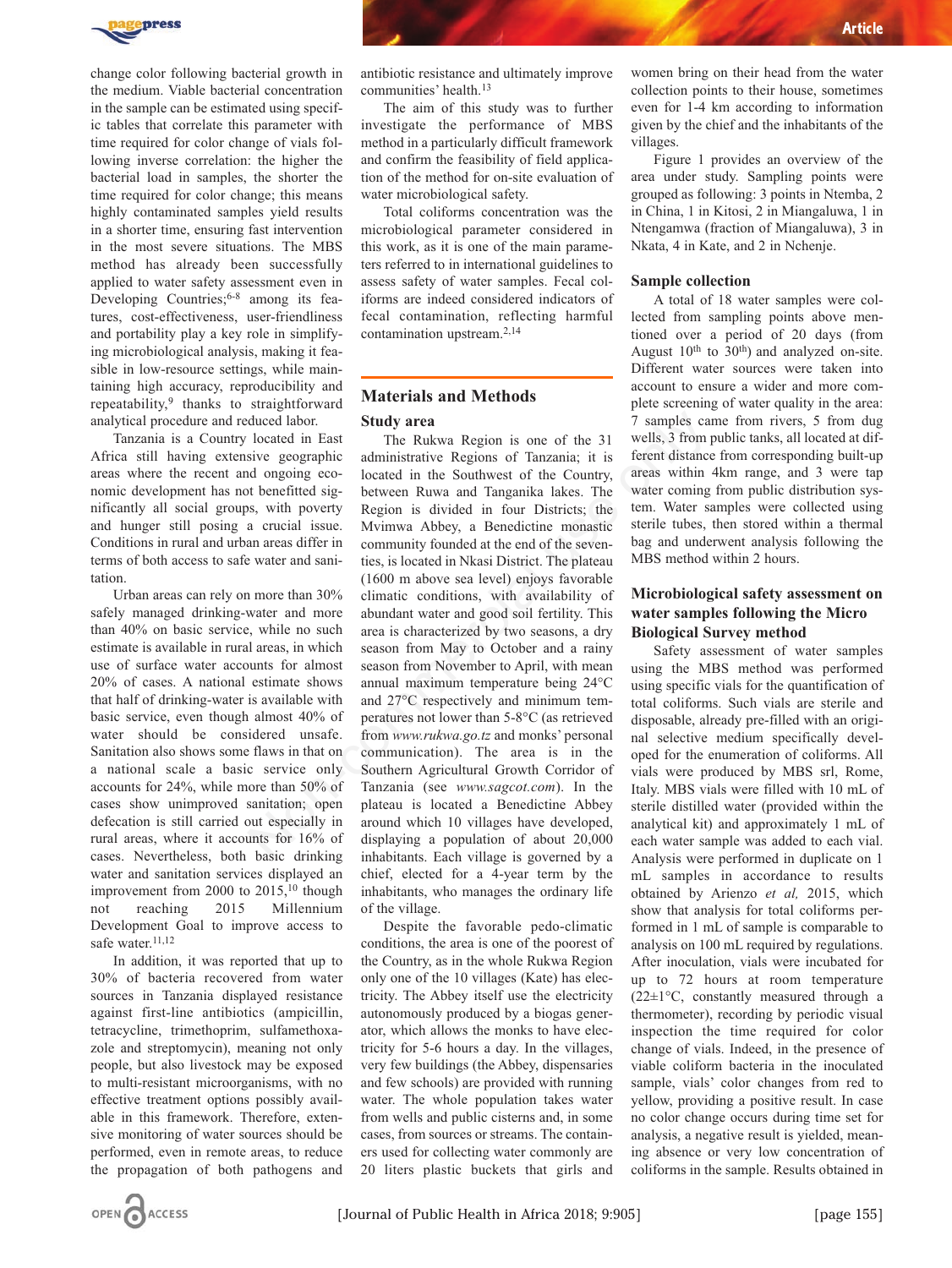terms of time required for color change of vials can be then easily converted into results in terms of bacterial concentration (CFU/mL) thanks to a specific conversion tables provided (Table 1). Depending on temperature of analysis, a specific conversion table must be performed for the MBS method, drawing for each temperature a conversion table based on experimental data. Best results can be yielded in terms of time, resources and accuracy coupling naturally and artificially contaminated samples. The conversion table at 22°C, needed for this work, was obtained in the Department of Sciences, Roma Tre University, Italy. The conversion table was based on artificially contaminated samples using an ATCC *Escherichia coli* strain (ATCC 25992), this being the main representative of coliforms. No samples from Tanzania could be shipped to Italy for further analysis due to prohibitive conditions.

### **Results and Discussion**

Samplings and ensuing analyses were performed in August 2017, namely during the dry period. Due to lack of electricity system in almost all sites, no electrically driven equipment could be used in such framework.

Among the screened water sources, none was used for agricultural purposes: only the Abbey was provided with drip irrigation, other villages did not generally use water for irrigation, relying on rain, as it is a precious good also taking into account the effort for carrying it to the village. Hence, water from all sources examined was exclusively intended for drinking and personal hygiene.

No disinfection practice was applied to water except for sampling point F4 (Kate), where water underwent boiling before consumption.

The different water sources were tested for coliforms contamination following the MBS method, highlighting different conditions: results showed different contamination levels, ranging from  $10^3$  CFU/mL to < 10 CFU/mL. Therefore, results were sorted into three categories: high contamination  $(\geq 10^3 \text{ CFU/mL}, 48 \text{ hours required for MBS})$ vials color change or less), medium contamination (between  $10<sup>3</sup>$  and  $10$  CFU/mL, time required for MBS vials color change between 48 and 65 hours) and low contamination (<10 CFU/mL, more than 65 hours required for MBS vials color change) (Table 2). Samples from rivers and dug wells showed an overall higher contamination compared to samples from tanks and tap water; tanks yielded best results, showing

only low contamination, possibly because they collect deep ground water, whereas dug wells were mainly highly contaminated (Figure 2). Globally, rivers showed more frequently at least medium contamination (4/18, 22%), followed by dug wells (3/18, 16%), tap water (1/18, 6%) and tanks (0/18, 0%). No drilled wells could be built in the



**Figure 1. Map of area under study (red inst in Rukwa Region, Tanzania, Africa). A1: fraction of Ntemba (7° 47' 40.7'' S 31° 06' 36.5'' E); A2: Ntemba (7° 47' 27.9'' S 31° 06' 20.8'' E); A3: Ntemba (7° 46' 30.3'' S 31° 05' 45.5'' E); B1: China (7° 45' 15.6'' S 31° 03' 43.6'' E); B2: China (7° 46' 01.9'' S 31° 05' 01.6'' E); C1: Kitosi (7° 44' 58.1'' S 31° 09' 19.4'' E); D1: Miangaluwa (7° 49' 56.7'' S 31° 07' 41.6'' E); D2: Miangaluwa (7° 50' 13.9'' S 31° 07' 37.3'' E); D3: Ntengamwa (7° 51' 00.6'' S 31° 08' 35.9'' E); E1: Nkata (7° 52' 13.3'' S 31° 07' 37.7'' E); E2: Nkata (7° 52' 07.2'' S 31° 07' 40.1'' E); E3: school in Nkata (7° 51' 56.8'' S 31° 07' 38.8'' E); F1: Kate (7° 51' 07.0'' S 31° 10' 44.4'' E); F2: Kate (7° 51' 21.1'' S 31° 10' 41.5'' E); F3: school in Kate (7° 50' 54.7'' S 31° 12' 38.2'' E); F4: nuns' residence in Kate (7° 51' 39.7'' S 31° 10' 32.5'' E); G1: Nchenje (7° 47' 07.3'' S 31° 13' 22.2'' E); G2: Nchenje (7° 47' 31.8'' S 31° 13' 29.8'' E). Blue points correspond to water samples from rivers; green points correspond to water samples from dug wells; red points correspond to water samples from tank; yellow points correspond to tap water samples.** e to prohibi-<br>
Tap water samples<br>
Tap water samples<br>
Tap water samples<br>
Tap water samples<br>
Tap of Ntemba (7° 47' 40.7" S 3.1° 06' 36.5" E); A2: Ntemba<br>
of Celectricity 20.8" E); A3: Ntemba (7° 46' 30.3" S 3.1° 06' 36.5" E



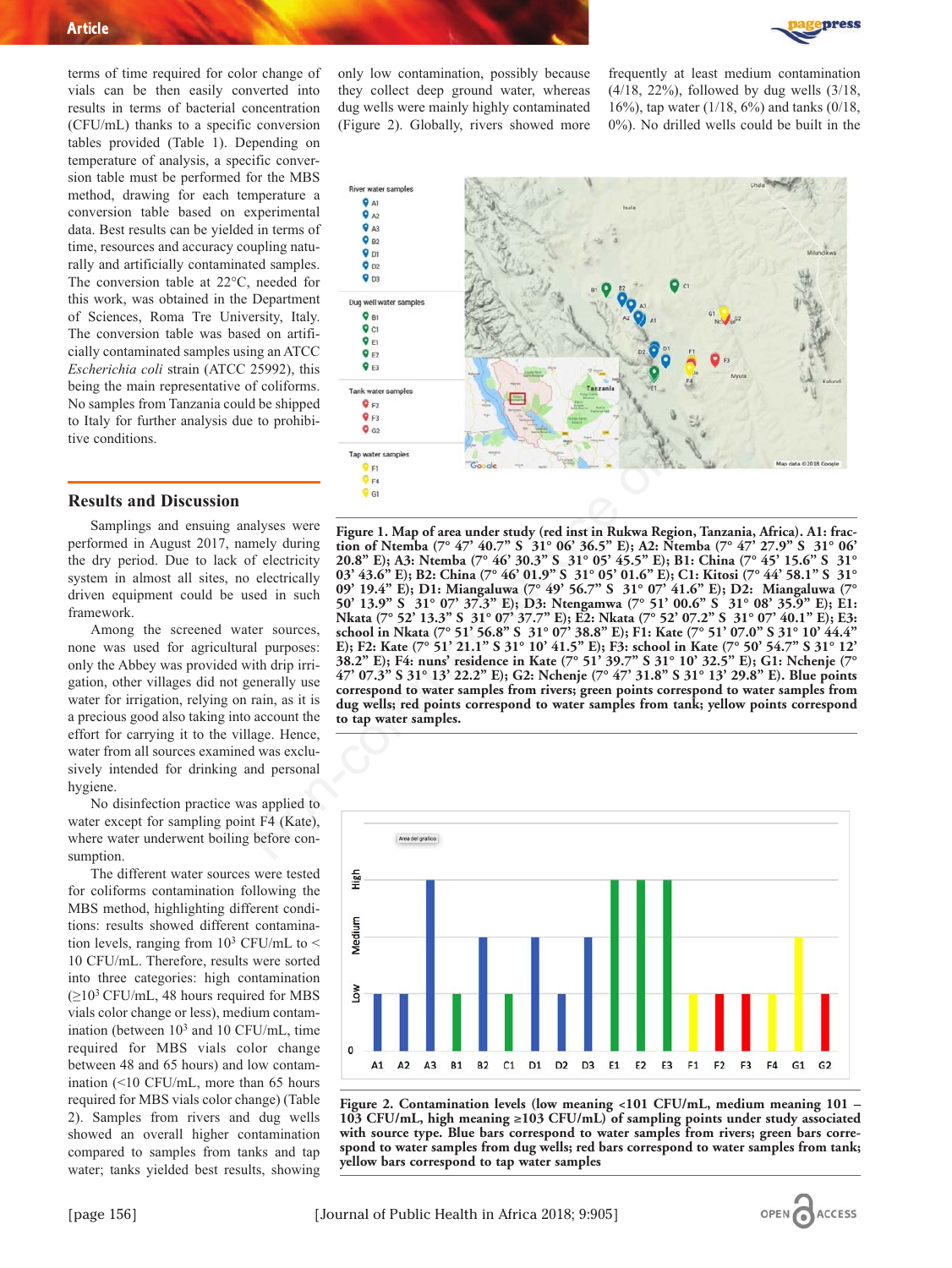

area due to absence of power supply, so only dug wells are available in this area, exploiting superficial groundwater, which are more prone to harmful contamination from nearby activities due to a shallow dig and the absence of lining.

It is worth noting that both wild animals and free livestock use some of the water sources under study, mainly rivers; hence, drinking animals may constitute contamination sources for people and villages downstream. Moreover, the use of animal sewage for fertilizing cultivations may cause downstream water contamination after through leaching by rainwater. Animal excreta can thus directly contaminate either soil or surface water used for drinking and recreational purposes, carrying fecal bacteria, eventually causing enteric and diarrheal diseases, and other pathogens.2,4

thus may cause diarrheal waterborne diseases, especially in children, as they are more vulnerable.15

Failure to ensure drinking-water safety may expose the community to the risk of outbreaks of intestinal and other infectious diseases. Outbreaks of waterborne disease are particularly to be avoided because of their capacity to result in the simultaneous infection of a large number of persons and potentially a high proportion of the community. Thus, a rapid evaluation of drinkingwater quality throughout collection and storage could help detect corruption at different moments and identify sources of contamination; this would thus guide interventions to either increase water quality (*e.g.* increasing awareness about point-of-use disinfection practices such as boiling) or reduce contacts with unsafe water.<sup>14-17</sup>

carried out in the villages around the Abbey during August 2017 showed an inverse correlation between health and water consumption,18 inferring consumption of unsafe water participates into a general decrease in health. In addition, the author also estimated water consumption of the inhabitants of the area to be much lower than that suggested by the international guidelines, with about 80% of the interviewed population consuming less 500 mL of water per day versus the over 2000 mL suggested.19-21

Therefore, it is essential to develop screening tools for the assessment of the microbiological safety of water that feature both portability and feasibility in difficult contexts, in order to effectively improve people's access to safe water sources and ensure higher wellness standards.

The results of this work confirm that the MBS method is applicable independently from instruments and conditions, even in areas lacking power supply, not to mention dedicate facilities for microbiological analysis. The use of such approach, exploiting ready-to-use portable devices, is strong-

**Table 1. Correlation table for MBS total coliforms vials at 22°C between time required for vials color change (in terms of hours) and bacterial concentration in the sample (in terms of CFU/mL).**

| $>10^{3}$<br><48<br>$10^3 - 10^1$<br>$48 - 65$<br>-101<br>>65 | Time required for MBS vials color change (hours). | Coliform concentration in water samples (CFU/mL) |
|---------------------------------------------------------------|---------------------------------------------------|--------------------------------------------------|
|                                                               |                                                   |                                                  |
|                                                               |                                                   |                                                  |
|                                                               |                                                   |                                                  |

| Table 2. Correlation table for MBS total coliforms vials (22°C) between time required for color change (hours) and sample contamina-  |  |
|---------------------------------------------------------------------------------------------------------------------------------------|--|
| tion (CFU/mL). In the presence of viable coliforms in samples, vials' color changes from red to vellow; if no contamination from col- |  |
| iforms is detected, no color change occurs within analytical timeframe (80h).                                                         |  |

| The same problem may arise from con-<br>tamination through human excreta when<br>open defecation is practiced, as it is estimat-<br>ed to be in 16% of cases in rural Tanzania. <sup>10</sup><br>Surface water, such as rivers, is there-<br>fore more prone to such contamination, and<br>bacterial concentration in the sample (in terms of CFU/mL). |                              | Our experience in these Rukwa villages<br>highlighted how inadequate hygienic condi-<br>tions, especially related to foodstuffs stor-<br>age and even more to water supply, are one<br>of the main cause of diseases. An epidemio-<br>logical study on health and eating habits<br>Table 1. Correlation table for MBS total coliforms vials at 22°C between time required for vials color change (in terms of hours) and |                                                  | MBS method is applicable independently<br>from instruments and conditions, even in<br>areas lacking power supply, not to mention<br>dedicate facilities for microbiological<br>analysis. The use of such approach, exploit-<br>ing ready-to-use portable devices, is strong- |                                                           |
|--------------------------------------------------------------------------------------------------------------------------------------------------------------------------------------------------------------------------------------------------------------------------------------------------------------------------------------------------------|------------------------------|--------------------------------------------------------------------------------------------------------------------------------------------------------------------------------------------------------------------------------------------------------------------------------------------------------------------------------------------------------------------------------------------------------------------------|--------------------------------------------------|------------------------------------------------------------------------------------------------------------------------------------------------------------------------------------------------------------------------------------------------------------------------------|-----------------------------------------------------------|
| Time required for MBS vials color change (hours)                                                                                                                                                                                                                                                                                                       |                              |                                                                                                                                                                                                                                                                                                                                                                                                                          | Coliform concentration in water samples (CFU/mL) |                                                                                                                                                                                                                                                                              |                                                           |
| <48                                                                                                                                                                                                                                                                                                                                                    |                              |                                                                                                                                                                                                                                                                                                                                                                                                                          | $\geq 10^3$                                      |                                                                                                                                                                                                                                                                              |                                                           |
| 48-65                                                                                                                                                                                                                                                                                                                                                  |                              |                                                                                                                                                                                                                                                                                                                                                                                                                          | $10^3 - 10^1$                                    |                                                                                                                                                                                                                                                                              |                                                           |
| >65                                                                                                                                                                                                                                                                                                                                                    |                              |                                                                                                                                                                                                                                                                                                                                                                                                                          | < 10 <sup>1</sup>                                |                                                                                                                                                                                                                                                                              |                                                           |
| tion (CFU/mL). In the presence of viable coliforms in samples, vials' color changes from red to yellow; if no contamination from col-<br>iforms is detected, no color change occurs within analytical timeframe (80h).<br><b>Location</b>                                                                                                              | <b>Sampling</b><br>site code | <b>Water</b><br>source                                                                                                                                                                                                                                                                                                                                                                                                   | <b>Distance from</b><br>build-up area (km)       | <b>Total coliforms</b><br>contamination<br>range (CFU/mL)                                                                                                                                                                                                                    | Time required for<br>color change of MBS<br>vials (hours) |
| Fraction of Ntemba                                                                                                                                                                                                                                                                                                                                     | A1                           | River                                                                                                                                                                                                                                                                                                                                                                                                                    | 0,2                                              | Low                                                                                                                                                                                                                                                                          | No color change                                           |
| Ntemba                                                                                                                                                                                                                                                                                                                                                 | A2                           | River                                                                                                                                                                                                                                                                                                                                                                                                                    | $\overline{3}$                                   | Low                                                                                                                                                                                                                                                                          | 72                                                        |
| Ntemba                                                                                                                                                                                                                                                                                                                                                 | A3                           | River                                                                                                                                                                                                                                                                                                                                                                                                                    | 2,5                                              | High                                                                                                                                                                                                                                                                         | 43                                                        |
| China                                                                                                                                                                                                                                                                                                                                                  | B1                           | Water pump/dug well                                                                                                                                                                                                                                                                                                                                                                                                      | 0,5                                              | Low                                                                                                                                                                                                                                                                          | No color change                                           |
| China                                                                                                                                                                                                                                                                                                                                                  | B <sub>2</sub>               | River                                                                                                                                                                                                                                                                                                                                                                                                                    | $\overline{2}$                                   | Medium                                                                                                                                                                                                                                                                       | 65                                                        |
| Kitosi                                                                                                                                                                                                                                                                                                                                                 | C1                           | Water pump/dug well                                                                                                                                                                                                                                                                                                                                                                                                      | 1                                                | Low                                                                                                                                                                                                                                                                          | No color change                                           |
| Miangaluwa                                                                                                                                                                                                                                                                                                                                             | D <sub>1</sub>               | River                                                                                                                                                                                                                                                                                                                                                                                                                    | 0,3                                              | Medium                                                                                                                                                                                                                                                                       | 51                                                        |
| Miangaluwa                                                                                                                                                                                                                                                                                                                                             | D <sub>2</sub>               | River                                                                                                                                                                                                                                                                                                                                                                                                                    | 0,8                                              | Low                                                                                                                                                                                                                                                                          | 74,5                                                      |
| Ntengamwa (fraction of Miangaluwa)                                                                                                                                                                                                                                                                                                                     | D <sub>3</sub>               | River                                                                                                                                                                                                                                                                                                                                                                                                                    | 0,1                                              | Medium                                                                                                                                                                                                                                                                       | 66,5                                                      |
| Nkata                                                                                                                                                                                                                                                                                                                                                  | E1                           | Dug well                                                                                                                                                                                                                                                                                                                                                                                                                 | 0,2                                              | High                                                                                                                                                                                                                                                                         | 43,5                                                      |
| Nkata                                                                                                                                                                                                                                                                                                                                                  | E <sub>2</sub>               | Dug well                                                                                                                                                                                                                                                                                                                                                                                                                 | 0,5                                              | High                                                                                                                                                                                                                                                                         | 43,5                                                      |
| Nkata                                                                                                                                                                                                                                                                                                                                                  | E <sub>3</sub>               | Dug well                                                                                                                                                                                                                                                                                                                                                                                                                 | 0,9                                              | High                                                                                                                                                                                                                                                                         | 43,5                                                      |
| Kate                                                                                                                                                                                                                                                                                                                                                   | F1                           | Tap water                                                                                                                                                                                                                                                                                                                                                                                                                | $\theta$                                         | Low                                                                                                                                                                                                                                                                          | No color change                                           |
| Kate                                                                                                                                                                                                                                                                                                                                                   | F2                           | Tank                                                                                                                                                                                                                                                                                                                                                                                                                     | 0,5                                              | Low                                                                                                                                                                                                                                                                          | No color change                                           |
| Kate                                                                                                                                                                                                                                                                                                                                                   | F <sub>3</sub>               | Tank                                                                                                                                                                                                                                                                                                                                                                                                                     | 3,5                                              | Low                                                                                                                                                                                                                                                                          | No color change                                           |
| Kate                                                                                                                                                                                                                                                                                                                                                   | F <sub>4</sub>               | Tap water                                                                                                                                                                                                                                                                                                                                                                                                                |                                                  | Low                                                                                                                                                                                                                                                                          | No color change                                           |
| Nchenje                                                                                                                                                                                                                                                                                                                                                | G1                           | Tap water                                                                                                                                                                                                                                                                                                                                                                                                                | $\theta$                                         | Medium                                                                                                                                                                                                                                                                       | 54,5                                                      |
| Nchenje                                                                                                                                                                                                                                                                                                                                                | G2                           | Tank                                                                                                                                                                                                                                                                                                                                                                                                                     | 0,8                                              | Low                                                                                                                                                                                                                                                                          | No color change                                           |